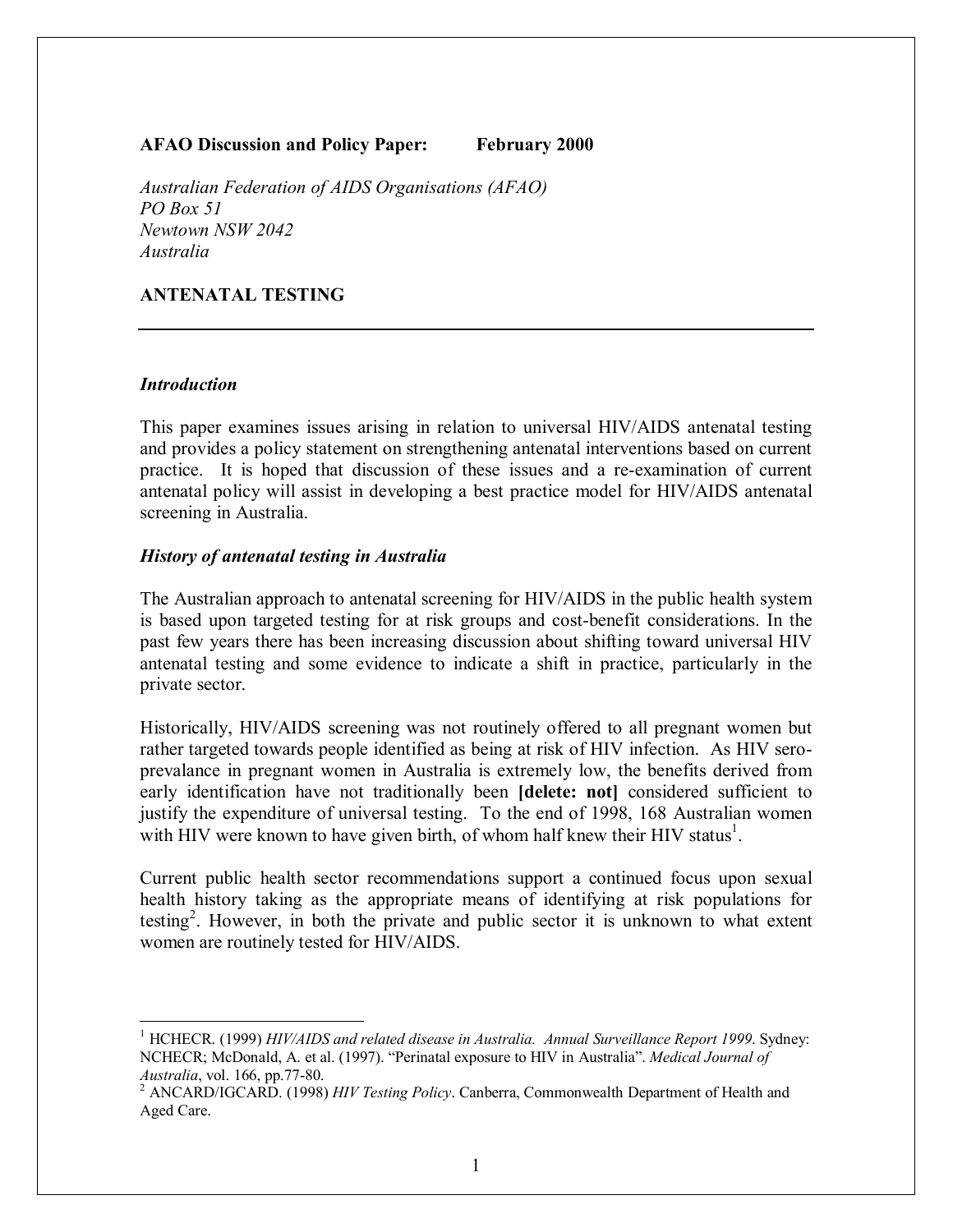#### *Antenatal approaches*

The discussion about shifting antenatal testing practices in Australia requires consideration of a range of different approaches to ensure appropriate bio-medical outcomes for pregnant women and their children. Further, it raises issues relating to current practices and how antenatal intervention outcomes can be improved.

A range of different approaches can be identified that may contribute to identifying HIV prevalence in pregnant women, support HIV positive women in decisions relating to the management of pregnancy and birth, and provide bio-medical interventions to limit the transmission to the neonate or infant. These models include:

#### **I suggest a minor re-ordering of these approaches, going from most coercive, state-led, to least coercive, individual-led:**

### ! **Mandatory universal screening of all pregnant women**

This model requires, either by law or policy, that all pregnant women be tested for HIV/AIDS. Such an approach is primarily concerned with protection of the neonate and may limit decisions by women regarding birth management and treatment options. There is a range of significant implications with this approach including the cost, discrimination against a specifically targeted group within the community and enforcement and compliance with mandatory testing. **In addition testing HIV-positive during pregnancy creates significant psychological issues, and requires consideration of personal as well medical implications under time pressure.**

#### ! **Offering voluntary HIV/AIDS screening to all pregnant women**

This is discussed at length in the paper. However, it is important to note that such an approach is strengthened by offering testing to women throughout pregnancy not just at first presentation. Further, the sexual partners of all pregnant women should also be tested. Research indicates that the timing and context in which screening is offered significantly affects the uptake of an offer to test<sup>3</sup>.

# ! **Routine availability of HIV/AIDS testing**

<u>.</u>

This model necessitates HIV/AIDS testing be available for all women who seek a test in Australia. It does not require that the test be offered. Such approaches are not effective unless pregnant women are aware of HIV testing options and receive information as to the benefits of testing, their risk of infection and appropriate pre-test counselling. Routine HIV/AIDS testing is

 $3$  Simpson, W. M. et al. (1999) "Antenatal HIV testing: assessment of a routine voluntary approach". *British Medical Journal*. Vol. 318, pp. 1660-1661.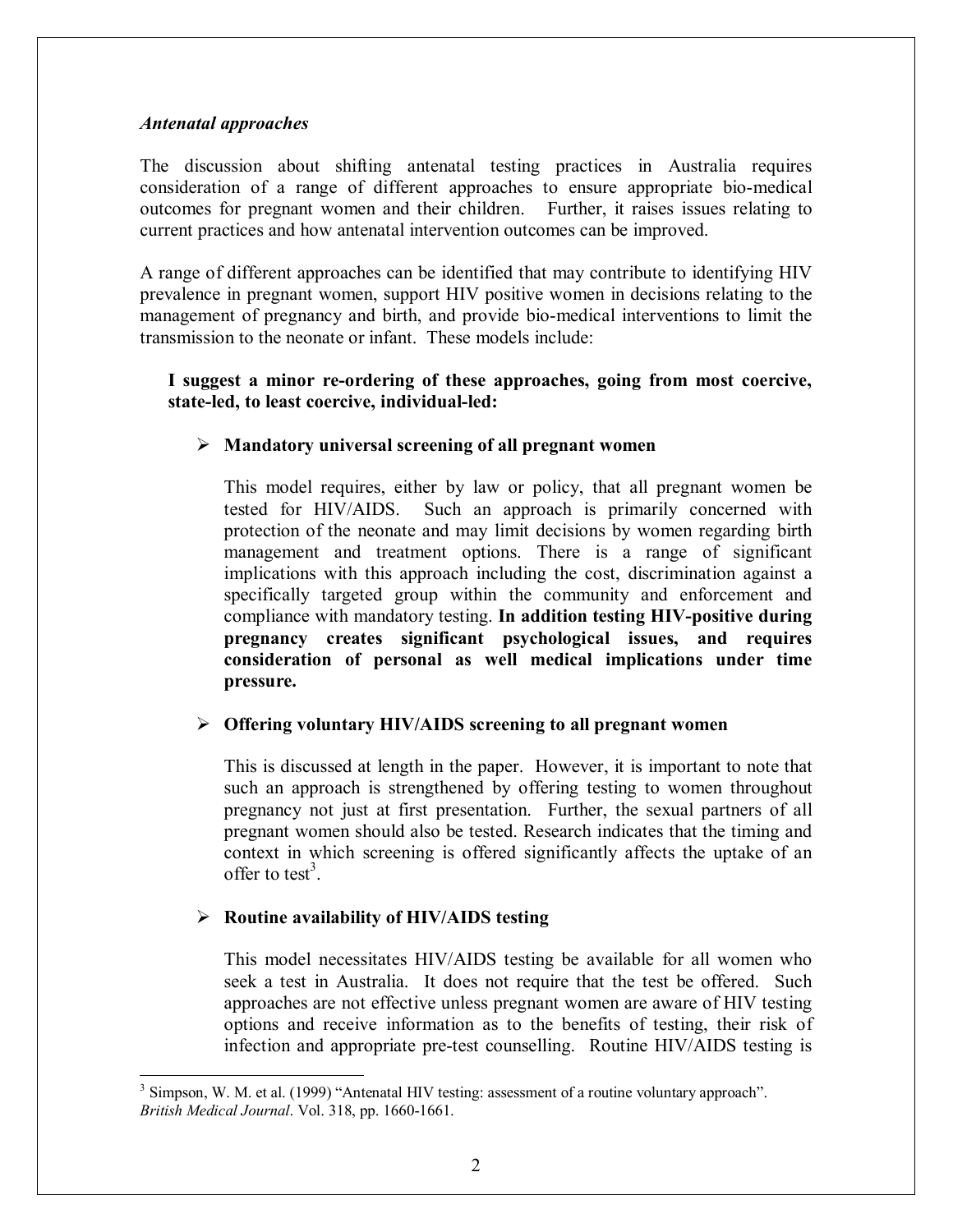available for the majority of pregnant women in Australia but there is some suggestion that indigenous women, particularly those geographically isolated, do not have adequate access to quality testing services, knowledge about issues relating to perinatal transmission or adequate treatment options for both themselves or child.

### ! **Identifying at risk populations through sexual health screening and offering HIV/AIDS testing.**

The current Australian model requires health practitioners to undertake a comprehensive sexual health history and recommend HIV/AIDS testing based on risk behaviour assessment. A recommendation for testing is accompanied by pre- and post-test counselling. Sexual health history is usually conducted at the first antenatal presentation.

Issues have been raised with respect to the coverage and quality of such an approach. That is, whether all health practitioners assess all pregnant women's sexual health, whether they have adequate training to support quality assessment, make appropriate recommendations and provide pre- and post testing counselling. **It also appears to be unusual for practitioners to recommend testing for both partners. Further q**uestions also arise as to whether changes in pregnant women's practices or behaviour are monitored throughout the pregnancy**, ie is the woman made aware of the risk of acquiring HIV sexually (or otherwise) during pregnancy, and the enhanced risk of transmission to a child in this situation**. Suggested improvements in this approach are to extend the practice of identifying at risk populations by offering HIV/AIDS testing to both women and partners at regular intervals throughout pregnancy.

#### ! **Encouraging pre-conception testing for all pregnant women**

This model encourages women and their partners to consider their own sexual and other risk behaviour practices prior to conception and test for HIV prior to conception. Such a model is useful for potential parents who are planning pregnancy, but requires significant contraceptive planning and is unrealistic for unplanned pregnancies. Integrated into other models of voluntary HIV testing and counselling it may be an affective component of limiting motherto-child transmission rates. Increasing womenís awareness of the benefits of pre-conception testing could be linked to other campaigns for womenís preconception health such as campaigns to increase pre-conception folate intake.

#### *Issues relating to universal antenatal testing*

Re-emerging discussions about universal screening implies that current practices are not adequate. However, there are a number of significant issues relating to universal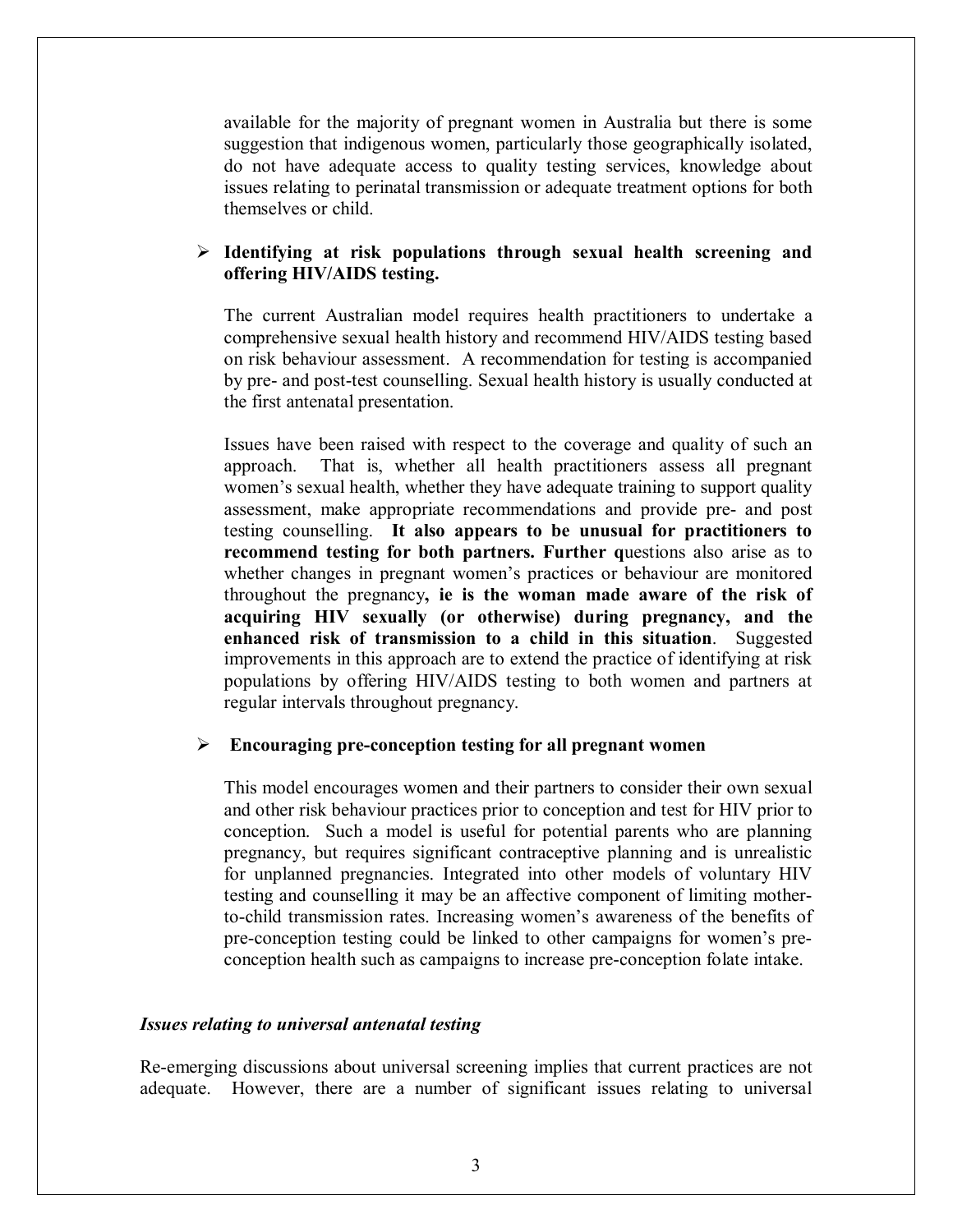HIV/AIDS screening as an appropriate model of antenatal intervention that require discussion. These issues include:

- 1. What factors are influencing the calls for universal screening?
- 2. To what extent is universal antenatal testing already taking place and why  $-$  duty of care, legal and ethical implications?
- 3. What laws and policies are currently in place in each jurisdiction with respect to antenatal screening?
- 4. Do women feel pressured to accept HIV/AIDS testing as a standard screening procedure?
- 5. Is adequate HIV/AIDS pre- and post-test counselling available?
- 6. Do health service providers, such as general practitioners, possess the necessary specialist skills to provide HIV/AIDS services?
- 7. Is the cost associated with routine screening justified given the extremely low rates of HIV/AIDS infection amongst pregnant women in Australia?

Some of these issues may be exacerbated for women who live in geographically isolated areas of Australia and therefore have access only to compromised service delivery. Consideration must also be given to the potential vulnerability of indigenous women, particularly in regional and rural areas of Australia, in exercising choices with respect to antenatal testing practices and policy.

# *What factors are influencing the calls for universal screening?*

 $\overline{a}$ 

Therapeutic advances in limiting mother-to-child transmission of HIV appear to have driven a change of HIV testing practices and calls for universal antenatal screening. Amongst these advances are the development and availability of antiretroviral therapy for use during end term-pregnancy, delivery and in the neonate leading to significant decreases in perinatal transmission<sup>4</sup>. Longitudinal studies conducted worldwide highlight that bottle-feeding rather than breast-feeding reduces transmission<sup>5</sup>. The method of delivery is also implicated in transmission with caesarean section being cited in some

<sup>4</sup> Shaffer, N. et al. (1999) "Short-course zidovudine for perinatal HIV-1 transmission in Bangkok, Thailand: a randomised controlled trial". *Lancet*, vol. 353, pp. 773-780; Wiktor, S. et al. (1999) "Shortcourse zidovudine for prevention of mother-to-child transmission of HIV-1 in Abidjan, Cote d'Ivoire". Lancet, vol. 353, pp. 781-785. Guay, C.A., Musoke, P., Fleming, T., Bagenda, D. et al. (1999) ìIntrapartum and neonatal single-dose nevirapine compared with zidovudine for prevention of mother-tochild transmission of HIV-1 in Kampala, Uganda: HIVNET 012 randomised trial". Lancet, vol. 354, No. 9181:795-802.

 $<sup>5</sup>$  Dunn, D.T., Newell, M.L., Ades A.E. and Peckham, C.S. (1992) "Risk of human immunodeficiency virus</sup> type 1 transmission through breastfeedingî. *Lancet*, vol. 340, pp. 585-588.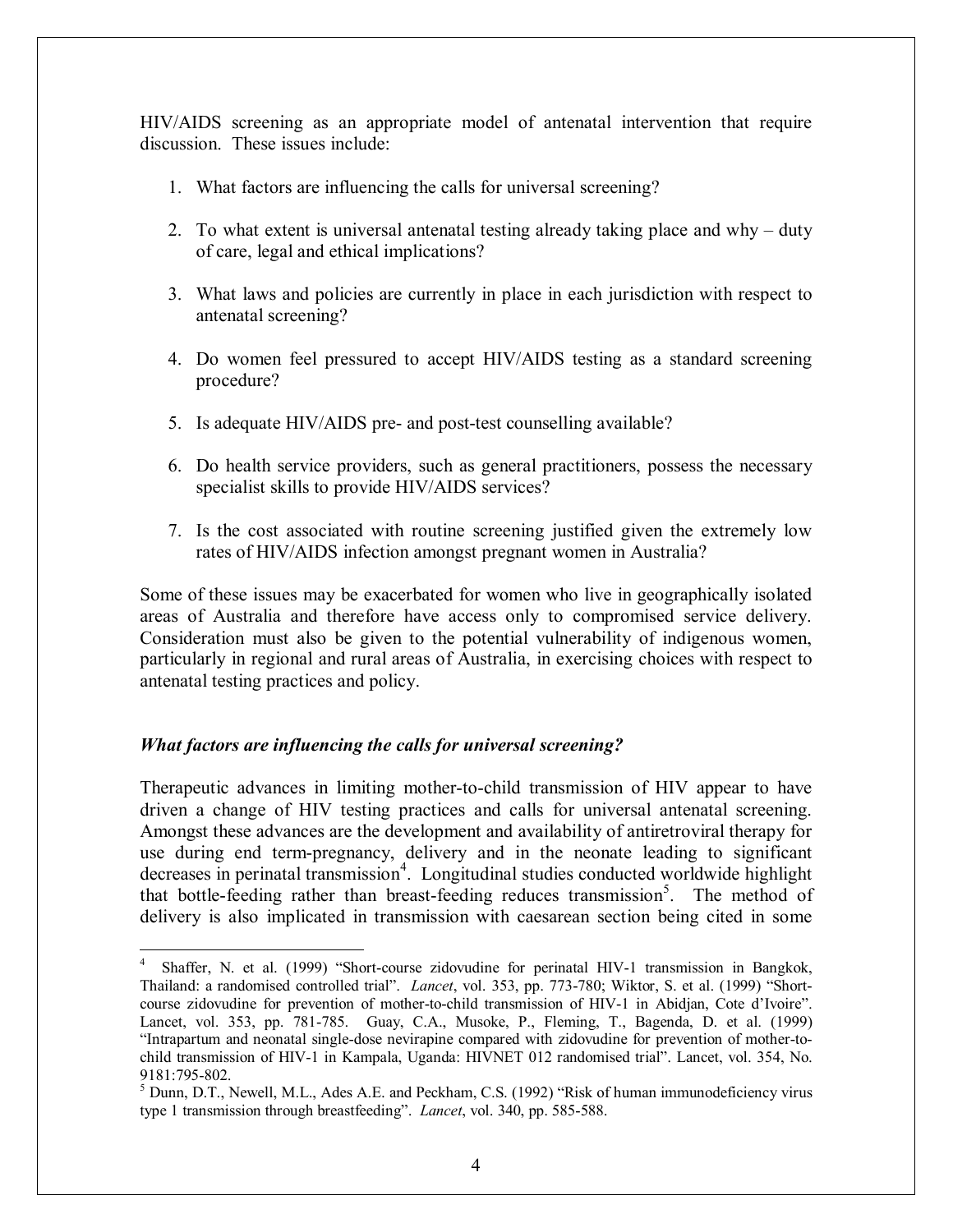studies as halving the rate of perinatal transmission, particularly when combined with antiviral prophylaxis and avoidance of invasive obstetric procedures during pregnancy and birth $\delta$ . The use of antiretroviral agents during pregnancy and delivery has reduced perinatal transmission rates from 25% to 8%. When bottle-feeding is integrated with appropriate treatment and delivery regimes then mother to child transmission rates as low as 2% have been reported. However, the long-term toxicities that may arise from *in utero*  exposure to antiretroviral agents are unknown<sup>7</sup>. In addition, variances in study results with respect to mother to child transmission rates are apparent and factors that may influence these differences should be considered. Potential factors that may influence study results include: HIV positive women's unequal access to information and medical services in different study populations; interpretation of research data and research methods used including appropriate design, access to participants and interpretation of data; and the virological and general health status of women involved in the study. Further, research indicates that the socio-economic status of women may influence the outcomes of trials and, ultimate implementation of strategies. For example, studies show that in resource poor settings with inadequate water supply bottle-fed babies may avoid HIV, but have the same mortality rate as HIV-infected breastfed babies $\delta$ . In addition, HIV positive women have higher rates of morbidity and mortality following Caesarean sections than uninfected women, and this difference is intensified in resource poor environments.

Therapeutic advances, available in resource rich settings, is a significant factor influencing paediatric HIV service provides and other medical practitioners to include HIV/AIDS testing as a routine component of other general STI screening of pregnant women<sup>9</sup>. The implications arising from seeking such a policy shift do not appear to have been widely considered. Further, focusing discussion upon bio-medical aspects of antenatal prevention and treatment do not consider whether current practices are failing, if so how are they failing and how they could be improved.

### *To what extent is universal antenatal testing already taking place and why – duty of care, legal and ethical implications?*

It is unknown to what extent routine antenatal testing is currently taking place although anecdotal discussion suggests that the practice is well established in the private health sector and gaining acceptance in the public sector as practitioners perceive "duty-of-care" towards patients to include testing. Some health practitioner's may also consider their ìduty-of-careî to extend to the foetus irrespective of their obligations to the patient. This

 $\overline{a}$ 

 $6$  The International Perinatal HIV Group. (1999) "The mode of delivery and the risk of vertical transmission of human immunodeficiency virus type 1î. *New England Journal of Medicine*, vol. 340, pp. 977-987; Mandelbrot, L. et al. (1996) "Obstetric factors and mother-to-child transmission of human immunodeficiency virus type 1: the French perinatal cohorts. *American Journal of Obstetrics and Gynaecology.* Vol. 175, pp. 661-667.

Medscape. (1999) "Mother -to-child HIV Transmission and its Prevention". *HIV/AIDS Clinical Management*, vol. 16.

 $8$  Commentaries on Lancet Breast feeding article [2129] sea-aids@hivnet.ch

 $9^9$  Ziegler J.B. (1999) "Antenatal Screening for HIV – Policies Revisited".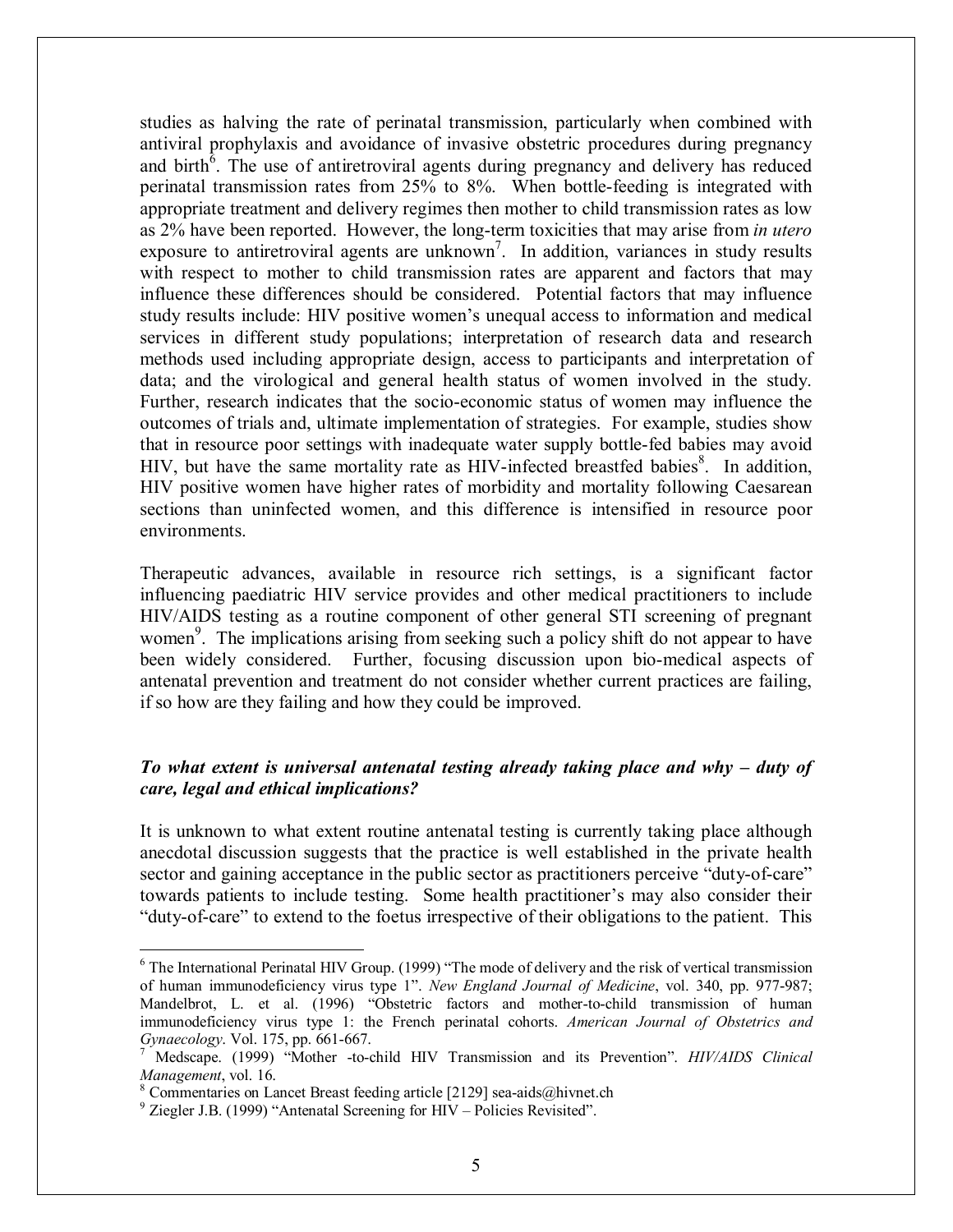interpretation of health practitioner's duty-of-care obligations is contrary to current ANCAHRD policy that specifies the appropriate approach is risk assessment of a patient following sexual health history taking, obtaining informed consent, and providing pre-test counselling when offering a test.

There also appears to be an increasing concern by health practitioners of the potential professional and legal ramifications of perinatal transmission in circumstances where HIV screening was not offered and a patient was unaware of their status. However, in the absence of repeated testing of both the patient and her partner throughout the pregnancy HIV/AIDS testing is still likely to leave practitioners open to legal risk. Health practitioners are currently obligated to undertake risk assessment based on sexual health and other risk behaviour and a failure to adequately follow this procedure may also have significant legal implications. Universal screening simplifies not only the potential legal ramifications of failing to assess a patient adequately but decreases the time necessary to take a full sexual and behavioural risk assessment. However, practitioners duty of care to pregnant women who are HIV positive and do not know their status is unlikely to be met by testing alone. The process of sexual health history taking is demonstrated as effective in educating women as to behaviours that place them at risk and assist in identifying any changes through pregnancy that increases this risk. Reliance upon testing alone (particularly if testing is mandatory, included as part of routine perinatal screening, or simply offered in the absence of information) undermines or limits women's ability to make informed choices.

It is known that 20% of pregnant women in Australia are tested for HIV/AIDS but under what circumstances is unknown<sup>10</sup>.

The Australian Standard of Care Guidelines - *Antiretroviral therapy for HIV infection in women and children<sup>11</sup>* - state that "early identification of the HIV-infected women is crucial to optimal management of the HIV-exposed and infected child as well as for the health of the infected woman" (1999: 16). The concern is that routine screening will become standard practice in the absence of broader policy considerations relating to the issues arising from such a shift in policy. It is crucial that health practitioners understanding of duty of care obligations is not limited to testing but maintain a focus on current policy. It may be necessary to provide increased training and skills for health providers to ensure that sexual health history taking procedures are adequate to improve assessment procedures and identify risk behaviours.

*What laws and policies are currently in place in each jurisdiction with respect to antenatal screening?* 

1

 $10$  Elford, J. et al. (1995) "Antenatal HIV antibody testing in Australia". Medical Journal of Australia, vol.163, pp. 183-185.

<sup>11</sup> Palasanthiran, P., Mijch, A., Lloyd, A., Fisher, C. and Ziegler, J.B. (1999) *Antiretroviral therapy for HIV infection in women and children: Standard of care guidelines*. Sydney: Alpha Biomedical.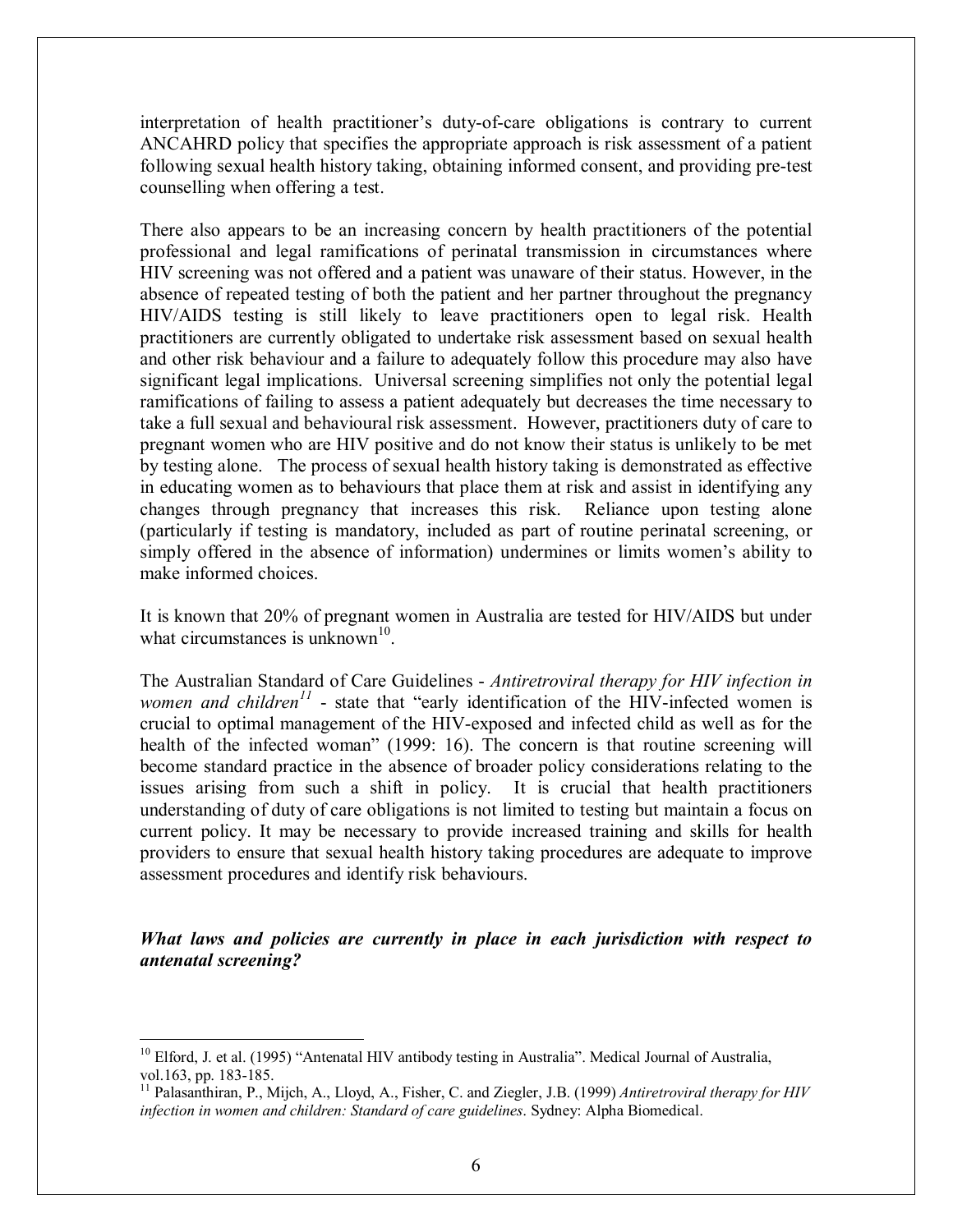Unlike other parts of the world - such as New York City<sup>12</sup> - no legislation exists in any Australian jurisdiction that prescribes mandatory screening of pregnant women or children. Instead state and territory government health authorities set policy with respect to antenatal screening. The extent to which this policy is adhered to is not known or adequately monitored and therefore testing practices are largely dependent upon individual practitioners. In New South Wales current policy is that HIV screening be offered to all pregnant women (the uptake of this offer is unknown) with strong frecommendations' for testing made to those pregnant women considered at risk (the uptake of this recommendation is unknown). The Australian National Council on AIDS and Related Diseases recommends that pregnant "women found to be at higher risk of HIV  $\ldots$  should be encouraged to undergo HIV antibody screening<sup> $13$ </sup>. The term 'higher risk' is defined as persons who are assessed at risk by health practitioners on the basis of patient sexual history and other factors such as injecting drug use practices.

### *Do women feel pressured to accept HIV/AIDS testing as a standard screening procedure?*

Research from overseas indicates that offering HIV testing to women does not necessarily result in a decision to test<sup>14</sup>. Rather it is women who are provided with appropriate pre-test counselling who are more likely to accept an offer of antenatal screening. **[delete: Further, women who are better informed as to the risk of HIV/AIDS are less likely to accept a test.]** How many Australian women are offered an HIV test is unknown and therefore cannot be quantified. Whether those offered are accompanied by appropriate pre-test counselling can also not be measured. A concern with routinely offering voluntary testing as a component of general STI screening may be that pregnant women would feel compelled to accept a test without the necessary knowledge to inform consent or an understanding of the implications of a positive result. Indeed, some research reports that women who are better informed about HIV/AIDS are less likely to accept a test and emphasises the important psychological and human rights implications of securing fully informed consent.

#### *Is adequate pre- and post-test counselling available?*

1

Any introduction of routine HIV screening for all pregnant women should be accompanied by policies and guidelines that set out requirements for pre- and post-test counselling. This approach has significant resource implications. Current services for pre- and post-test counselling services are already significantly overstretched, so it is likely that general practitioners would conduct the bulk of such counselling or that no pre-test counselling would be offered. Anecdotal discussion suggest this is already the

<sup>&</sup>lt;sup>12</sup> Hanna, L. (1997). "New York State Begins Mandatory HIV Testing of Newborns", *Beta*, p.5. <sup>13</sup> ANCARD/IGCARD. (1998) *HIV Testing Policy*. Canberra, Commonwealth Department of Health and Aged Care, p.18.

 $14$  Gibb, D. (1998) "Factors affecting uptake of antenatal HIV testing in London: results of a multicentre studyî. *British Medical Journal*, vol. 316, pp. 259-261.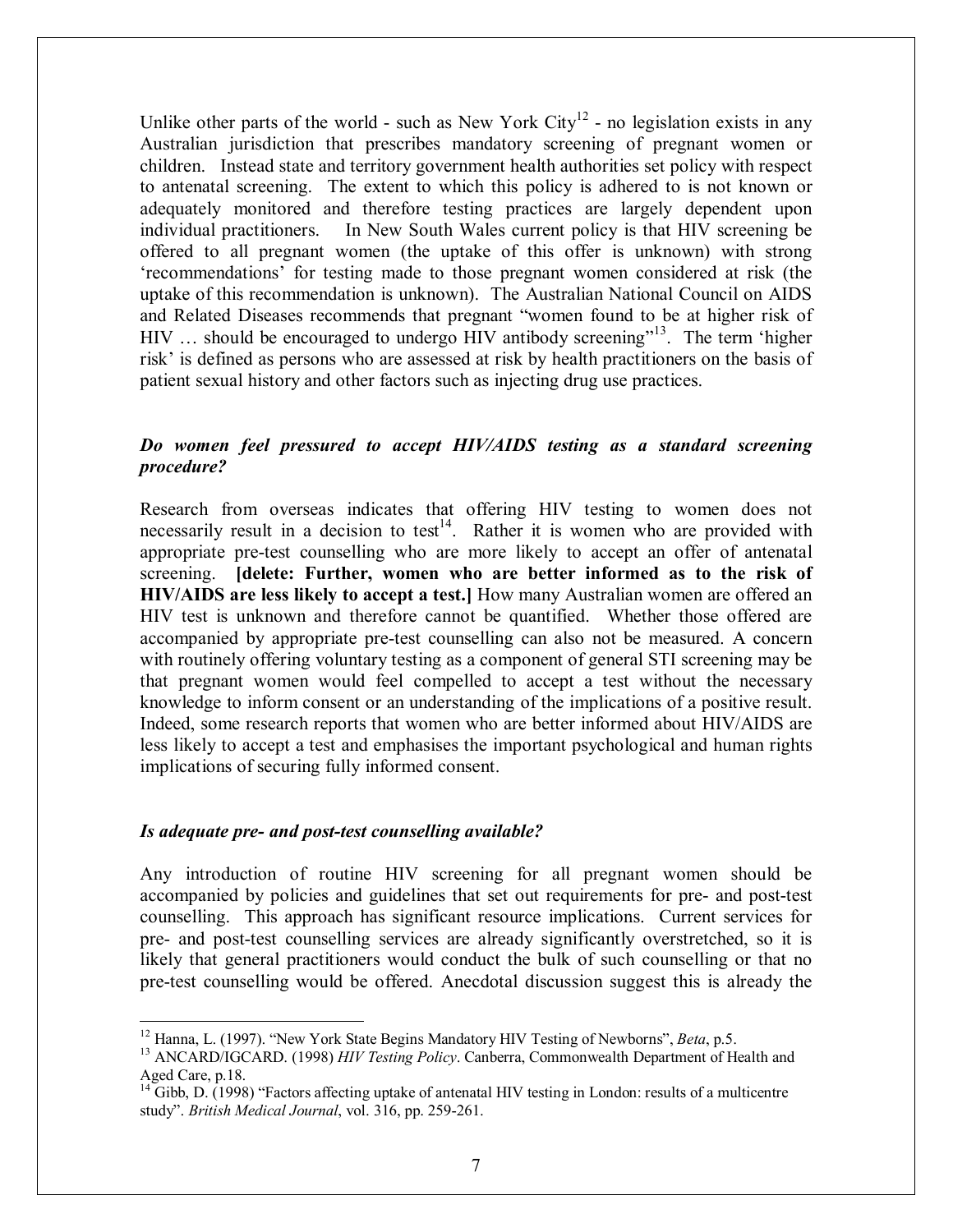case and that pre-test counselling is not conducted, particularly where HIV/AIDS testing is included as a component of routine STI testing.

Current antenatal policy specifies that pre- and post-test counselling is required prior to testing yet it is unknown to what extent this practice is occurring nor the quality of the pre-test counselling provided. In order to improve the coverage and counselling provided and address some of the concerns regarding practitioners skills in taking sexual health risk assessments improvements are necessary. Dedicated resources are required to properly train and accredit practitioners in this area. Training courses should include a broad range of issues such as cultural awareness and an improvement in attitudes towards current and former injecting drug users to limit discrimination.

Whilst current policies may be operational in larger regional centres universal coverage, particularly for indigenous women, is not guaranteed. Indigenous women's health care, particularly in remote and isolated communities, is significantly lower than for any other Australian community. Improvements in all aspects of antenatal care for indigenous women must be improved in a culturally appropriate manner. Whilst providing HIV/AIDS testing options for indigenous women is necessary an absence of culturally appropriate pre- and post test counselling, information and education programs, and HIV/AIDS prevention and treatment options in the context of broader antenatal facilities must be available.

### *Do general practitioners possess the necessary specialist skills to provide HIV/AIDS services?*

Overseas research indicates that a decision to uptake testing is dependent upon the type of pre-test counselling given. It is of concern that general practitioners and obstetricians, particularly outside Metropolitan centres, may not possess the skills to provide pre- or post-test counselling. Although women are a low risk population, it is likely given the high number of tests being ordered that the majority of positive results returned would be false positives. In addition to the expense of confirming and retesting using more expensive Western Blot testing methods, it is a concern that in the absence of any training in this area a positive result may result in unnecessary terminations recommended by practitioners unaware of current HIV treatment options. Introduction of a policy of routine screening may result in many women being tested as part of general STI screening, however this may occur without adequate consent or counselling, and at significant financial outlay.

As discussed previously, training and accreditation programs for general practitioners would significantly improve skills not only in sexual health and other risk behaviour assessment but improve pre- and post-test counselling, assist in obtaining informed consent, act as an educative and preventative forum for informing women as to risk behaviours for HIV/AIDS transmission and involve pregnant women in decisions about managing their pregnancy. If voluntary testing is offered and available then improved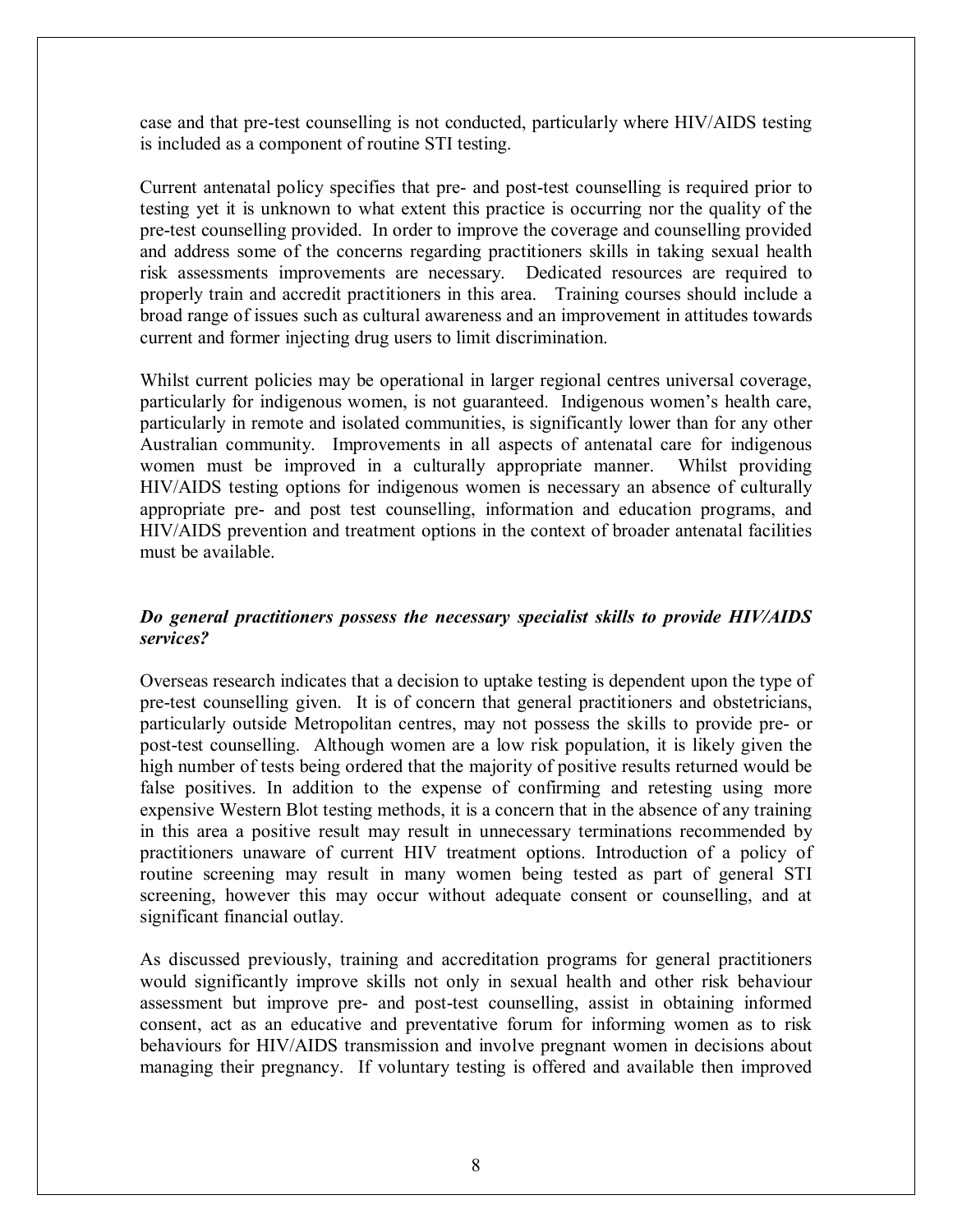training for health providers provides an integrated approach that would also allow pregnant women to make informed decisions as to whether testing is appropriate<sup>15</sup>.

# *Is the cost associated with universal screening justified by low rates of HIV/AIDS infection amongst pregnant women in Australia?*

Universal HIV antenatal screening policy has significant resource implications. The financial burden on health budgets - due to the increased cost of testing, verification and re-testing of positive results, pre- and post-test counselling, and the training of practitioners in HIV/AIDS issues  $-$  may be hard to justify given women remain a low risk population in Australia.

Whilst it is known that some pregnant women are tested for HIV without their consent in Australia, any proposal to extent testing on a voluntary basis to all pregnant women will be compromised by an absence of resources. Further, given the range of issues arising from universal testing it must be considered where scarce resources are best dedicated. Ziegler predicts that in an environment of universal testing, HIV testing rates of all pregnant women would increase to 100%. This scenario would result in an additional  $200,000$  tests being added to annual health budget in Australia<sup>16</sup> at the estimated cost of  $$2,400,000<sup>17</sup>$ . These costings relate to testing only and do not include the extra financial resources that would be required to support an expansion in pre- and post-test counselling services, medicare rebates for general practitioners and other infrastructure related costs. In addition, the figure quoted does not include the increased cost of re-testing (using more sophisticated and expensive Western Blot methods) due to the anticipated increase in false positive returns.

However, such an approach is likely to fail as research indicates that to increase uptake of HIV/AIDS testing of pregnant women to 100% mandatory legislation forcing pregnant women to test is required.

#### *Other issues*

The majority of medical literature investigating voluntary antenatal screening for HIV is supportive of universal testing. It generally seeks to explore how to improve uptake of testing<sup>18</sup>. It is assumed that once women are aware of their HIV status they will act according to medical advice. However, women who are non-compliant with medical regimes have not been considered in Australia. Guidelines do not exist as to management of this issue. There is an overwhelming focus on the well being of the child at the

 $\overline{a}$ 

<sup>&</sup>lt;sup>15</sup> Sherr et al. (2000) "Consent and antenatal HIV testing: the limits of choice and issues of consent in HIV and AIDS" (in press).

<sup>&</sup>lt;sup>16</sup> Ziegler, J. op cites.

<sup>&</sup>lt;sup>17</sup> Based on costs of a HIV/AIDS test at \$120.00 per test. Quoted price Qld Health. This figure does not include additional costs of re-testing, medi-care practitioner expenses, and pre- test counselling.

<sup>&</sup>lt;sup>18</sup> Simpson, W.M. et al. (1998) "Uptake and acceptability of antenatal HIV testing: randomised controlled trail of different methods of offering the test". *British Medical Journal*. Vol. 316, pp. 262-7.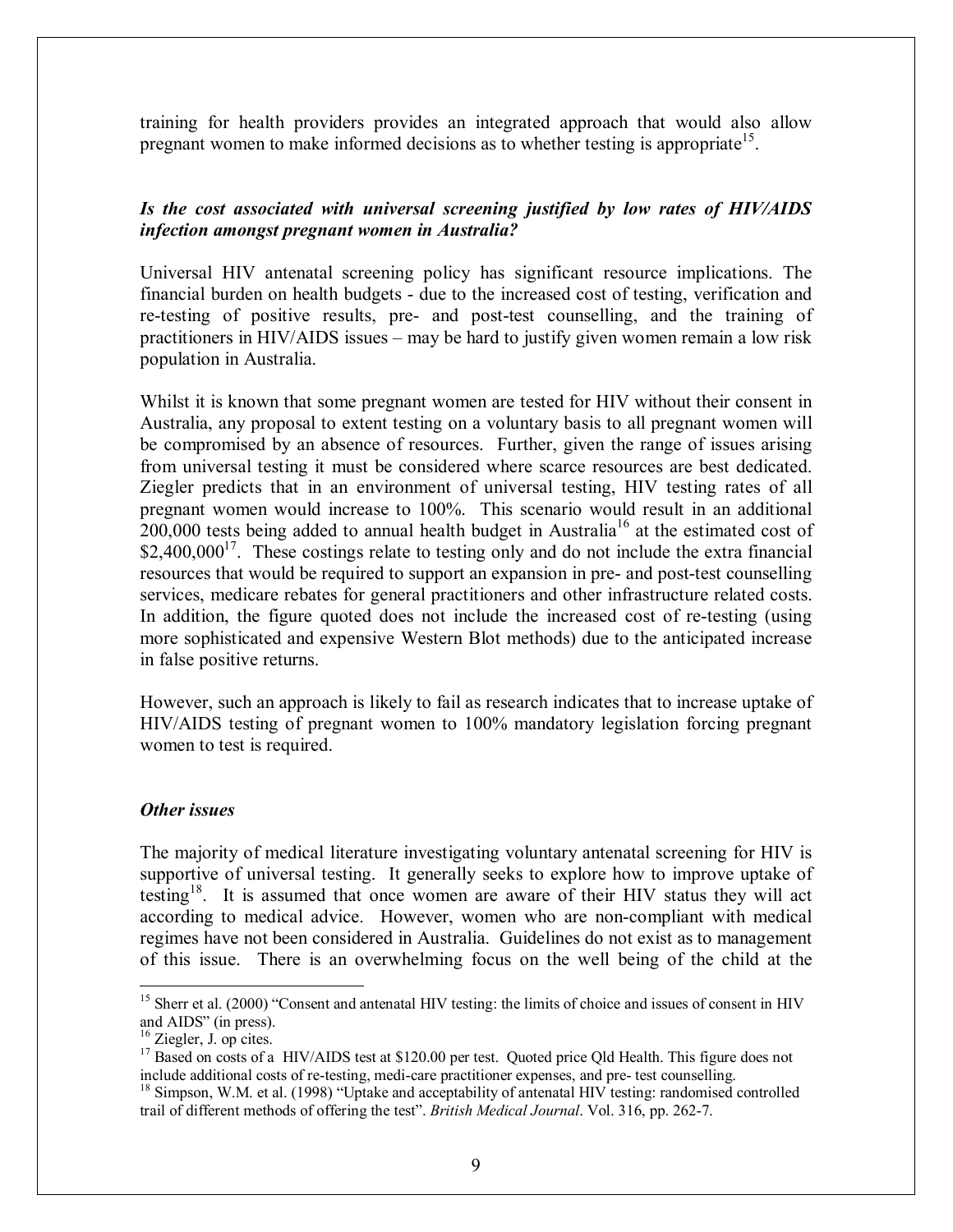expense of the treatment and care of the mother, or an acknowledgement that significant debate exists on the merits of different approaches to limiting HIV transmission to children, and parents' views on how to manage pregnancy may diverge from those views held by medical practitioners. In addition, many women with HIV who have given birth report prejudiced attitudes, or poor information and advice from health care professionals<sup>19</sup>. It is clearly unacceptable to increase detection of HIV positive pregnant women if adequate care and follow-up is not available.

There is a concern that to achieve the goal of universal screening of all pregnant women in Australia will require legislation that mandates compulsory testing. Such a practice is contrary to current health policies which acknowledge that educative practices such as access to resources and information informs an individuals decisions with respect to their treatment and care. Moreover, the policy of mandatory testing of any population has been consistently rejected as an approach which fails to respect human rights.

### *Is routine antenatal testing the best practice model for Australia?*

It is argued that the benefits of routine antenatal testing for all pregnant women out-weigh the cost-effective arguments. However, cost benefit arguments are realistic when the population being tested for HIV/AIDS remains one of the lowest at risk groups in Australia. In realistic terms the expenditure cannot be justified. A danger exists that the introduction of universal screening for pregnant women will occur without serious discussion of the issues outlined in this paper. Until these issues are clarified and processes initiated to ensure that women who report as HIV positive during pregnancy can confidently make decisions regarding their own treatment and care a shift in policy is of great concern.

Anecdotal evidence suggests that women who know their HIV status in Australia and have chosen to have a child are generally well informed about treatment options, what health providers to use, and management of pregnancy options. However, there is an absence of services and resources for HIV positive women in Australia. Consideration should be given to directing limited financial resources at alternative initiatives for HIV positive women with children rather than costly and questionable universal screening measures.

# *Improving the current antenatal approach – an integrated model*

Whilst it is acknowledged that an effective medical identification of HIV positive pregnant women is through universal testing the economic justification for dedicating significant resources does not exist. Given the range of issues identified with respect to antenatal testing, it must be considered whether the outcomes of providing treatment and care to pregnant women can be achieved through improving the current policies and

 $\overline{a}$  $19$  Positive Women Victoria – anecdotal discussion.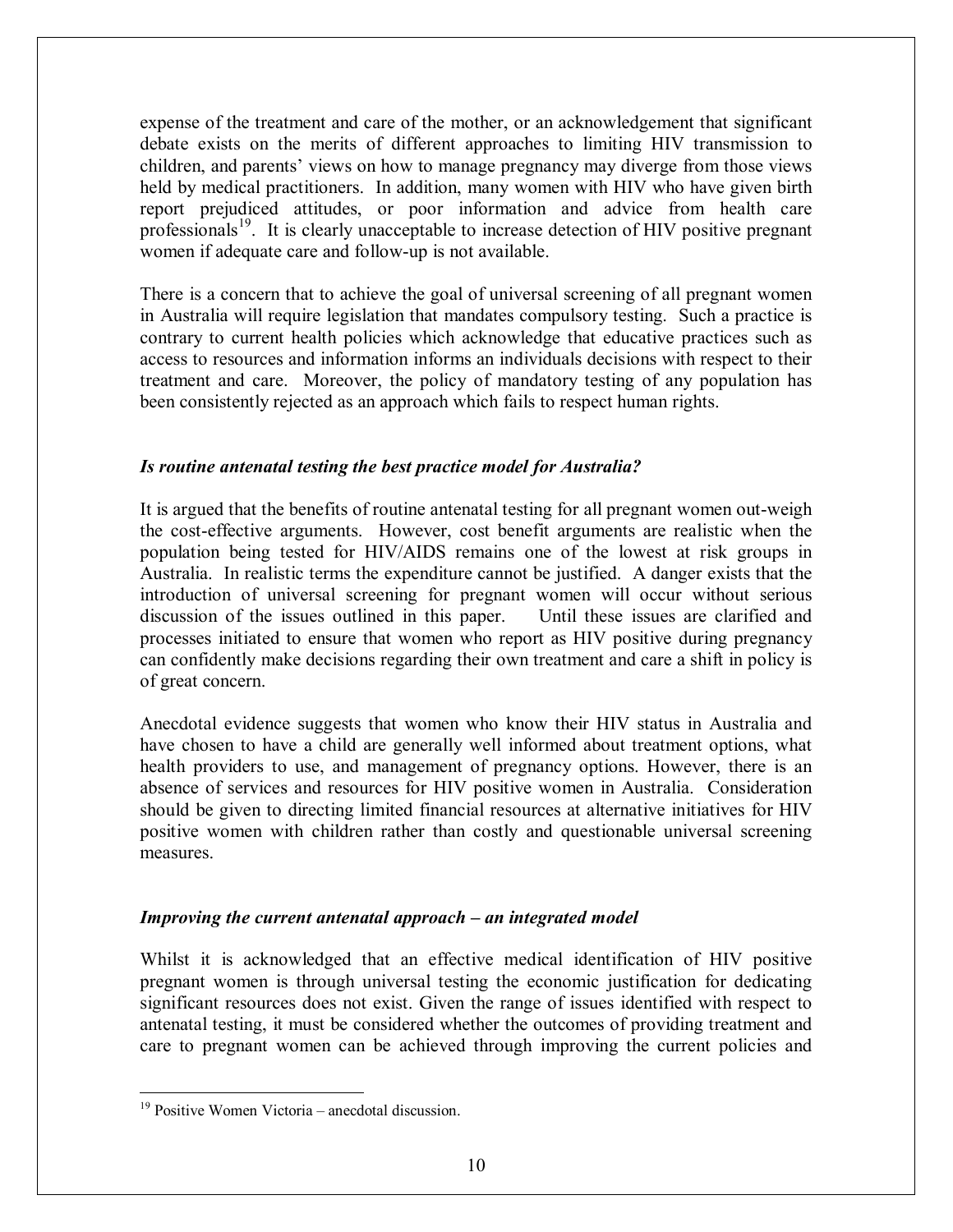integrating elements of other antenatal models. To achieve this goal he following policy statements and recommendations are made:

# *Recommendation 1:*

A more strategic commitment to identifying at risk populations  $-$  through comprehensive sexual health and other risk behaviour identification history taking - should be maintained.

# *Recommendation 2:*

Dedicated financial resources are required to enhance general practitioner training in effective sexual health history and other risk exposure assessment practices.

# *Recommendation 3:*

That an accreditation program for the training of general practitioners and other antenatal service providers for pre- and post-test counselling relating to antenatal testing that is culturally appropriate and non-discriminatory towards 'at risk' populations be established.

# *Recommendation 4:*

That an accreditation program for the training of general practitioners and other antenatal service providers for the clinical management of HIV positive pregnant women, their children and partners that is culturally appropriate and non-discriminatory be established.

# *Recommendation 5:*

That HIV/AIDS testing be made available to all Australian women regardless of geographic location.

# *Recommendation 6:*

That duty-of-care obligations be consistent with ANCAHRD policy that specifies that the appropriate antenatal approach is risk assessment of a patient following sexual health and other risk behaviour history taking, obtaining informed consent and providing pre- and post test counselling when offering a test.

# *Recommendation 7:*

That pre-conception testing be encouraged as a component to limiting mother-to-child HIV transmission and that the approach be integrated into reproductive health programs so that current 'risk assessment' procedures are first identified by potential parents. Such an approach would contribute to obtaining fully informed consent.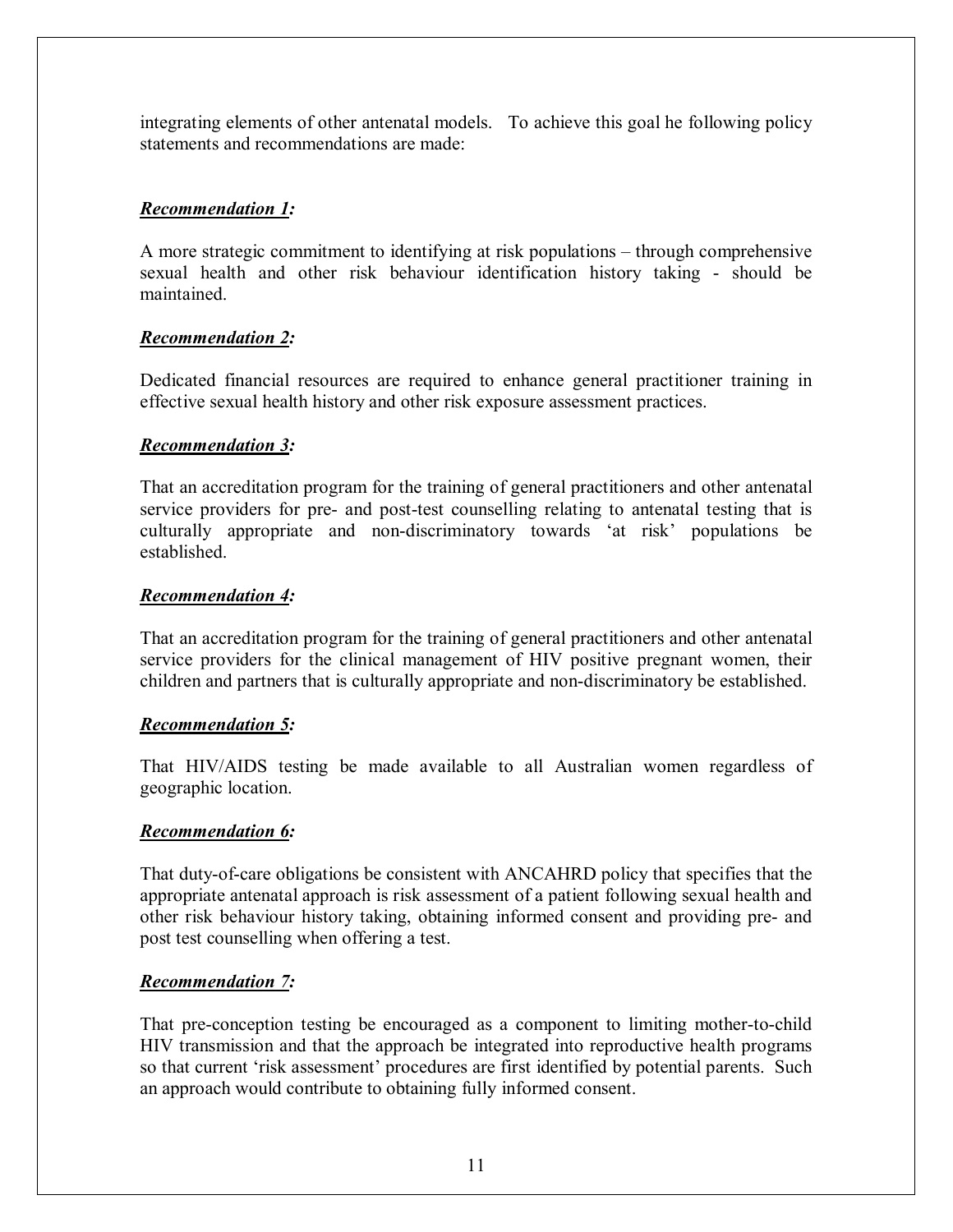# *Recommendation 8:*

That any integration of voluntary testing into current practice be accompanied by improved practices in current policies to facilitate increased awareness of the benefits of testing, be accompanied by partner and patient testing throughout pregnancy where risk is identified and comprehensive sexual health and behaviour assessment to educate women as to prior and ongoing transmission risks.

## *Recommendation 9:*

That informed consent is obtained when offering voluntary testing and that it not be integrated into general antenatal screening.

### *Recommendation 10:*

That current policy guidelines are matched by appropriate resources in rural and regional areas of Australia.

### *Recommendation 11:*

That antenatal care for indigenous Australians be investigated and provided in a context that is culturally appropriate and includes appropriate pre- and post-test counselling, information and education programs, and HIV/AIDS prevention and treatment options.

# *Recommendation 12:*

That mandatory testing is rejected as a means of compelling women to seek testing.